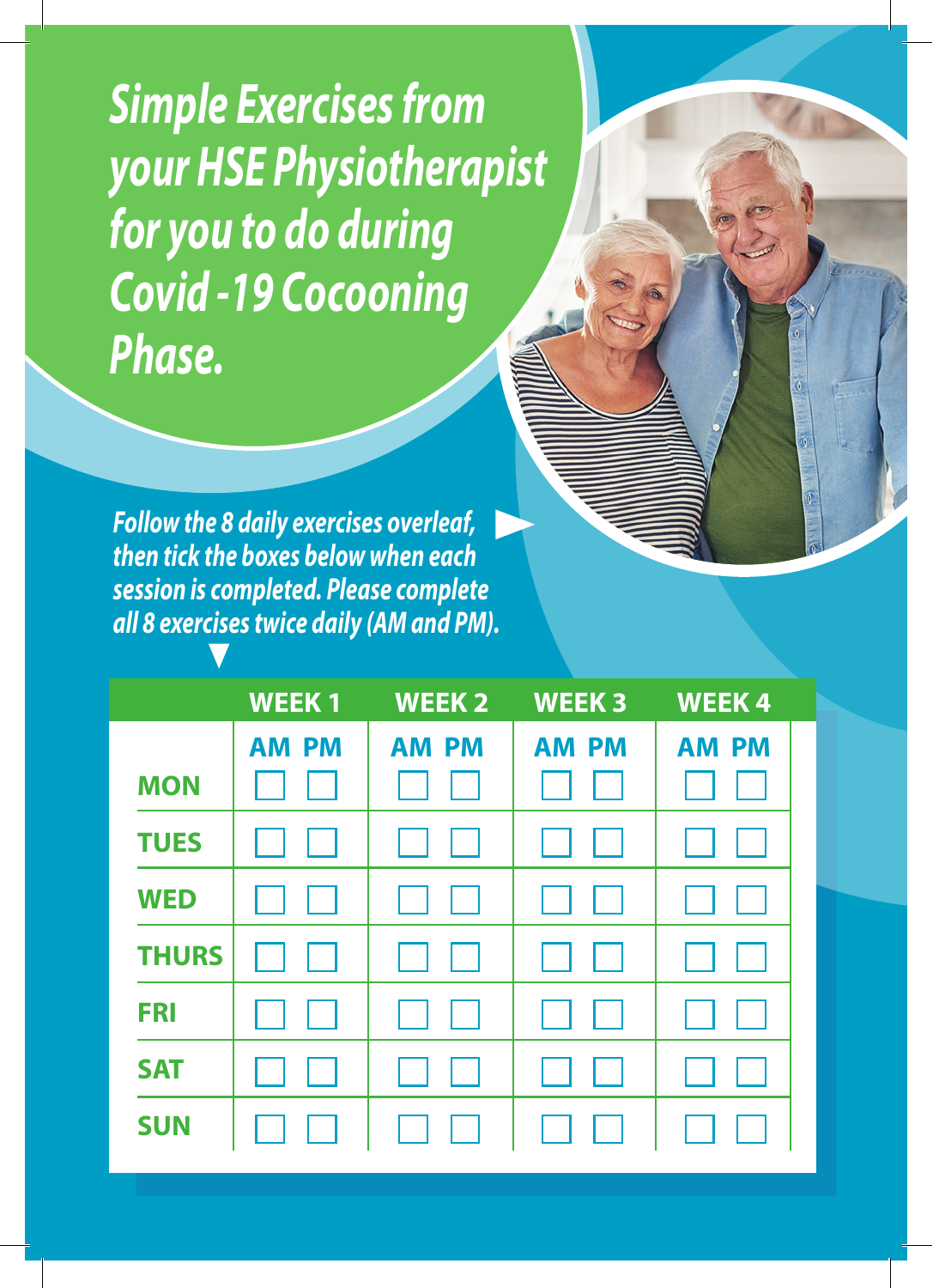# Let's begin!<br> **Let's begin!**

*in sitting, to warm up. You can move your arms too if you are able.*

#### *1* **Knee Strengthening**

- Sit tall in a chair with your back well supported.
- Straighten your right leg fully and bring your toes up towards you.
- Hold for 5 seconds.
- Lower the leg slowly.
- Repeat up to 10 times, on each side as you are able.

*(If you have a 1kg weight at home you could strap this onto your ankle and you will get a greater benefit from this exercise)*



#### *2* **Arm Strengthening**

- Sitting tall.
- Hold a tin securely in each hand.
- Lift one arm over your head at a time.
- Replace onto your lap.
- Repeat up to 10 times as you are able.

### *3* **Sit to Stand**

- Put your chair against the wall.
- Move your bottom forwards in your chair.
- Bring your feet behind your knees.
- Lean forwards bringing your head over your knees.
- Push off with both hands to stand up.
- Step back until you feel the chair against your legs.
- Bend in the middle, reaching back for the arm rests and slowly sit back down.
- Repeat up to 10 times as you are able.

*(When you get good at this exercise you can try to do it using just one hand or no hands to push yourself up)*



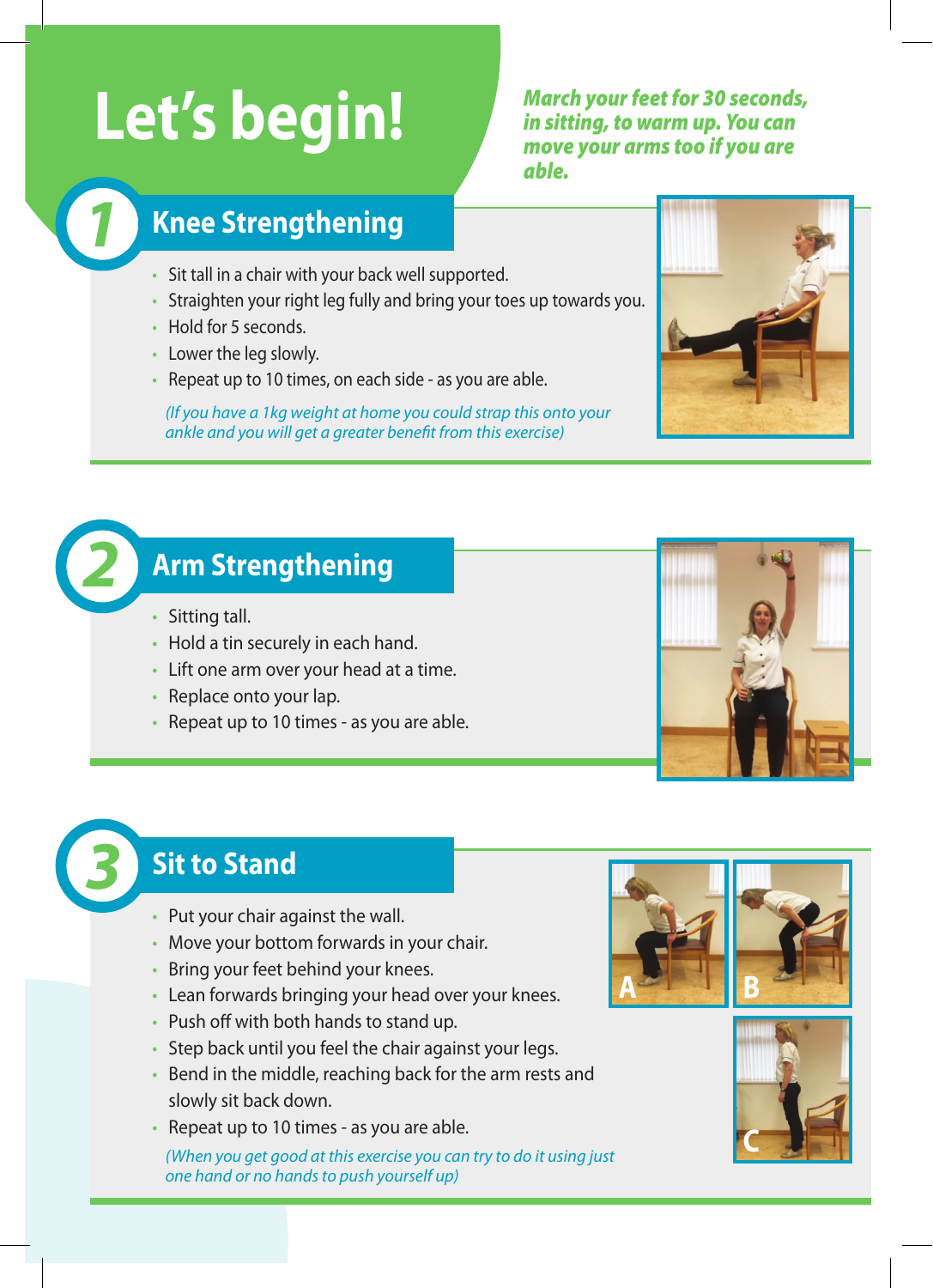

- Stand tall in front of your kitchen sink or the back of a sturdy chair.
- Hold on with both hands and look ahead.
- Place your feet hip width apart.
- Lift up onto your toes slowly.
- Lower your heels back onto the ground slowly.
- Repeat up to 10 times as you are able.

#### *5* **Toe Raises**

- Stand tall in front of your kitchen sink or the back of a sturdy chair.
- Hold on with both hands and look ahead.
- Keep your feet hip width apart.
- Place your weight onto the back of your foot
- Lift your toes and front of your feet off the ground.
- Keep your bottom tucked in.
- Lower your feet back to the ground slowly.
- Repeat up to 10 times as you are able.





## *6* **Hip Strengthening**

- Stand tall in front of your kitchen sink or the back of a sturdy chair.
- Hold on with both hands.
- Keep the exercising leg straight and the foot facing straight forward.
- Lift the leg out to the side slowly.
- Return your leg to the starting position slowly.
- Repeat up to 10 times, on each side as you are able.

*(If you have a 1kg weight at home you could strap this onto your ankle and you will get a greater benefit from this exercise)*





*exercises."*